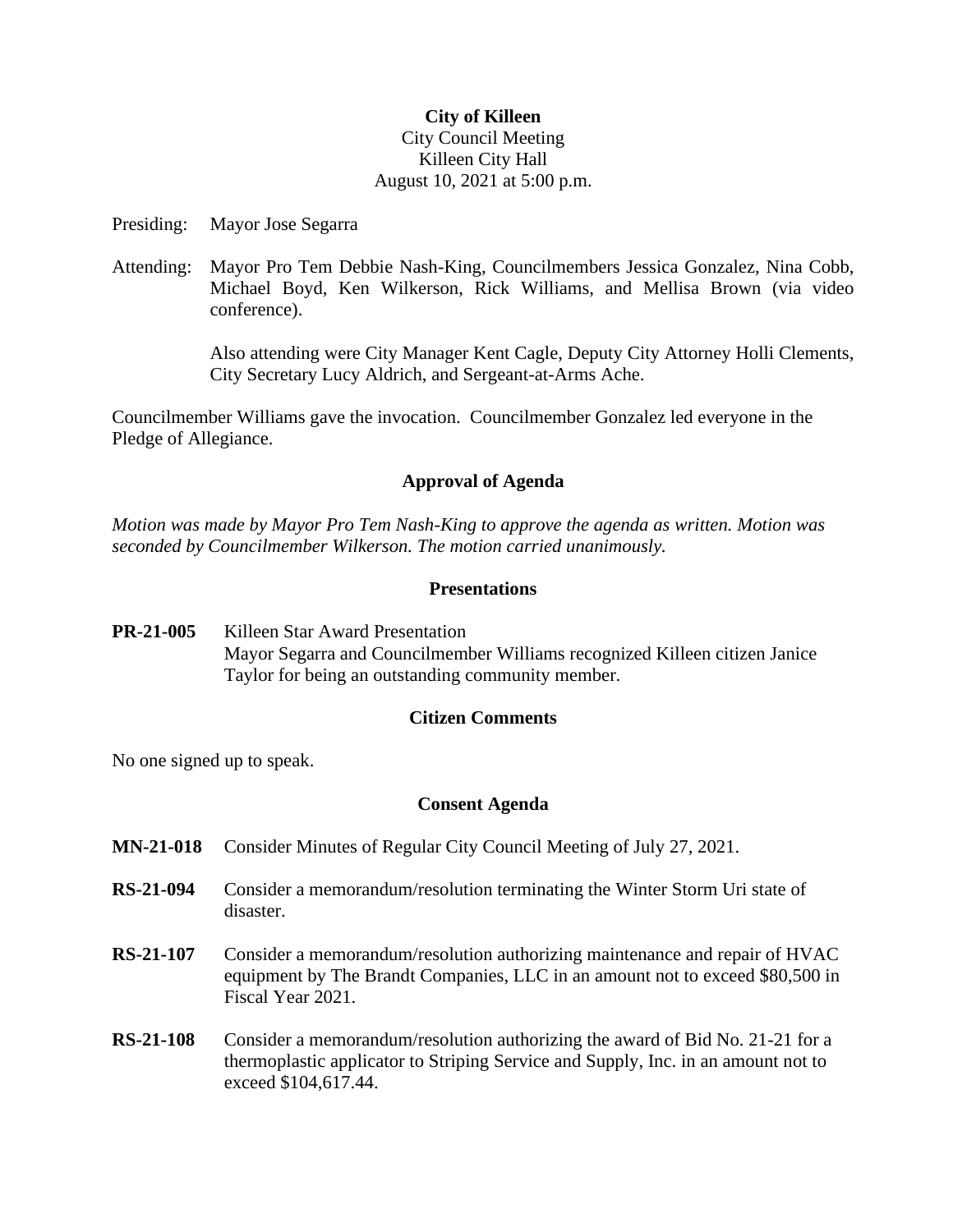- **RS-21-109** Consider a memorandum/resolution authorizing the award of Bid No. 21-31, Water Meters to Aqua Metric Sales Company in an amount not to exceed \$500,000 in Fiscal Year 2021.
- **RS-21-110** Consider a memorandum/resolution authorizing the award of Bid No. 21-32, Chaparral Elevated Storage Tank Project to Landmark Structures in the amount of \$5,253,000.
- **RS-21-111** Consider a memorandum/resolution authorizing the award of a Professional Services Agreement with Kimley Horn and Associates for the Highway 195 Water Line and Tank Project in the amount of \$908,088.
- **RS-21-112** Consider a memorandum/resolution authorizing emergency purchase of turf for Stonetree Golf Course in the amount of \$124,265.75.
- **RS-21-113** Consider a memorandum/resolution authorizing the procurement of replacement mobile data terminals (MDT) for the Police Department from GTS Technology Solutions in an amount not to exceed \$86,929.
- **RS-21-114** Consider a memorandum/resolution rescheduling the City Council meetings for October, November, and December 2021.

*Motion was made by Mayor Pro Tem Debbie Nash-King to approve the consent agenda. Motion was seconded by Councilmember Boyd. Motion carried unanimously.*

## **Public Hearings**

**PH-21-037 HOLD** a public hearing and consider an ordinance requested by Johnson-Bell Investments, L.L.C., **(Case #FLUM21-04)** to amend the Comprehensive Plan's Future Land Use Map (FLUM) from a 'General Residential' (GR) designation to a 'General Commercial' (GC) designation for approximately 0.53 acre, being Lot 1, Block 1, Lee Residential Addition. The property is locally addressed as 5102 Cinch Drive, Killeen, Texas.

> The City Secretary read the caption of the ordinance. AN ORDINANCE AMENDING THE COMPREHENSIVE PLAN'S FUTURE LAND USE MAP TO CHANGE LOT 1, BLOCK 1, LEE RESIDENTIAL ADDITION, FROM A 'GENERAL RESIDENTIAL' DESIGNATION TO A 'GENERAL COMMERCIAL' DESIGNATION; PROVIDING A SEVERABILITY CLAUSE; PROVIDING FOR A SAVINGS CLAUSE; PROVIDING FOR PUBLICATION AND AN EFFECTIVE DATE.

**Staff Comments:** Tony McIlwain, Executive Director of Development Services. The subject property is designated as General Residential on the Future Land Use Map of the Comprehensive Plan. Staff mailed courtesy notices to twenty-seven (27) surrounding property owners regarding this request. Staff finds that the request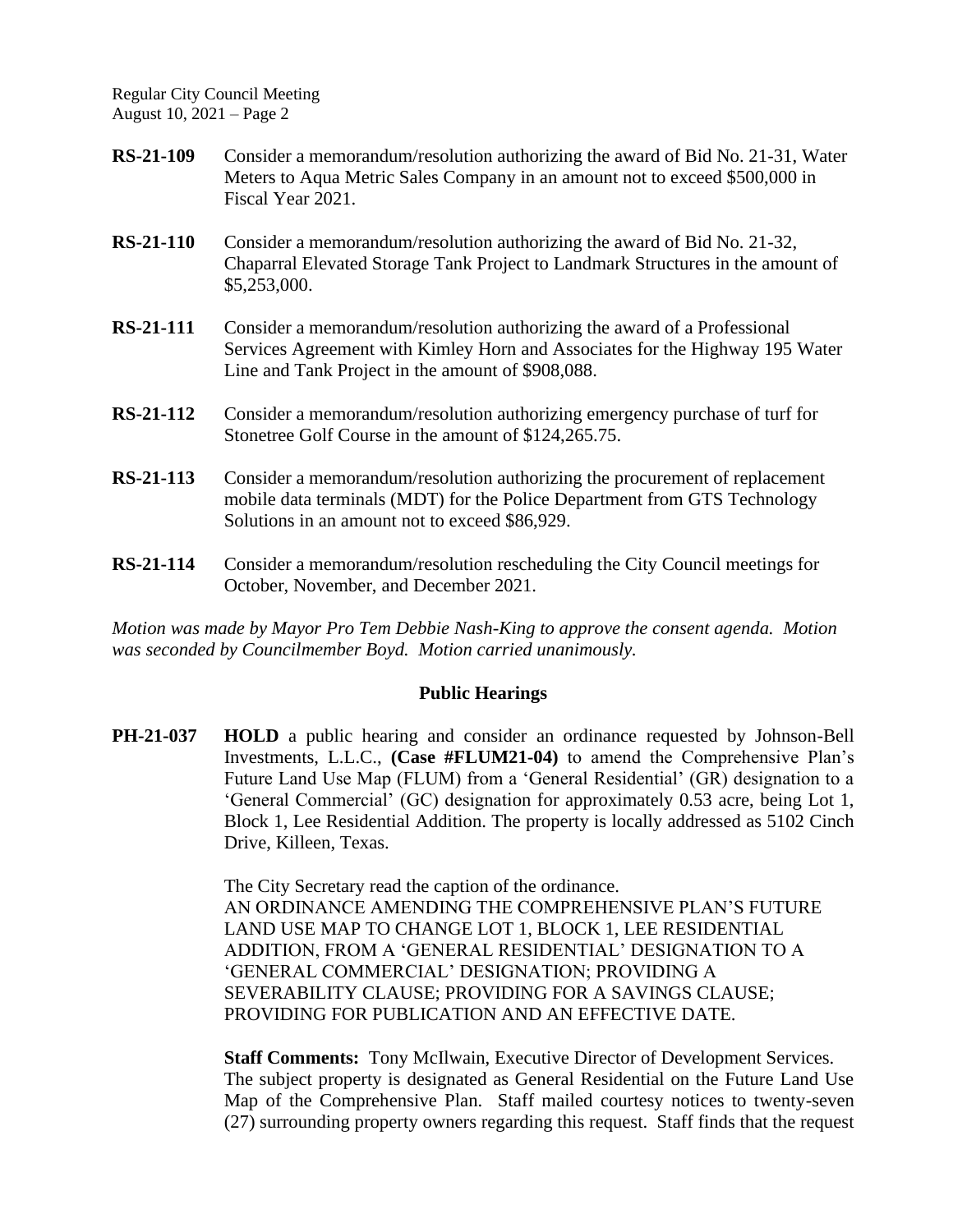to amend the FLUM from 'General Residential' (GR) to 'General Commercial' (GC) is appropriate at this location. The Planning & Zoning Commission recommended approval by a vote of 5 to 0.

Mayor Segarra invited the applicant to speak.

The applicant, Ms. Stacey Bell, appeared before city council to provide additional information and answer questions.

Mayor Segarra opened the public hearing.

Mr. Louie Minor spoke in support of agenda item.

With no one else appearing, the public hearing was closed.

*Motion was made by Mayor Pro Tem Nash-King to approve PH-21-037. Motion was seconded by Councilmember Boyd. Motion carried 6 to 1 with Councilmember Brown in opposition.*

**PH-21-038 HOLD** a public hearing and consider an ordinance requested by Johnson-Bell Investments, L.L.C. (**Case #Z21-20**) to rezone approximately 0.53 acre from "R1- A" (Single-Family Garden Home Residential District) to "B-3" (Local Business District), being Lot 1, Block 1, Lee Residential Addition. The property is locally addressed as 5102 Cinch Drive, Killeen, Texas.

> The City Secretary read the caption of the ordinance. AN ORDINANCE AMENDING THE ZONING ORDINANCE OF THE CITY OF KILLEEN BY CHANGING THE ZONING OF LOT 1, BLOCK 1, LEE RESIDENTIAL ADDITION, FROM "R-1A" (SINGLE-FAMILY GARDEN HOME RESIDENTIAL DISTRICT) TO "B-3" (LOCAL BUSINESS DISTRICT); PROVIDING A SAVINGS CLAUSE; PROVIDING FOR THE REPEAL OF CONFLICTING PROVISIONS; PROVIDING FOR AN EFFECTIVE DATE.

> **Staff Comments:** Tony McIlwain, Executive Director of Development Services. This property is designated as 'General Residential' (GR) on the Future Land Use Map (FLUM) of the Comprehensive Plan. This request is inconsistent with the Future Land Use Map (FLUM) of the Comprehensive Plan. However, a concurrent FLUM amendment request has been submitted. The surrounding area is made up of a mix of residential and commercial properties. Staff notified twenty-seven (27) surrounding property owners regarding this request. As of the date of this staff report, staff has received one (1) written response in opposition to the request. Staff recommends approval of the applicant's request to rezone the property. The Planning & Zoning Commission recommended approval by a vote of 4 to 1.

Mayor Segarra invited the applicant to speak.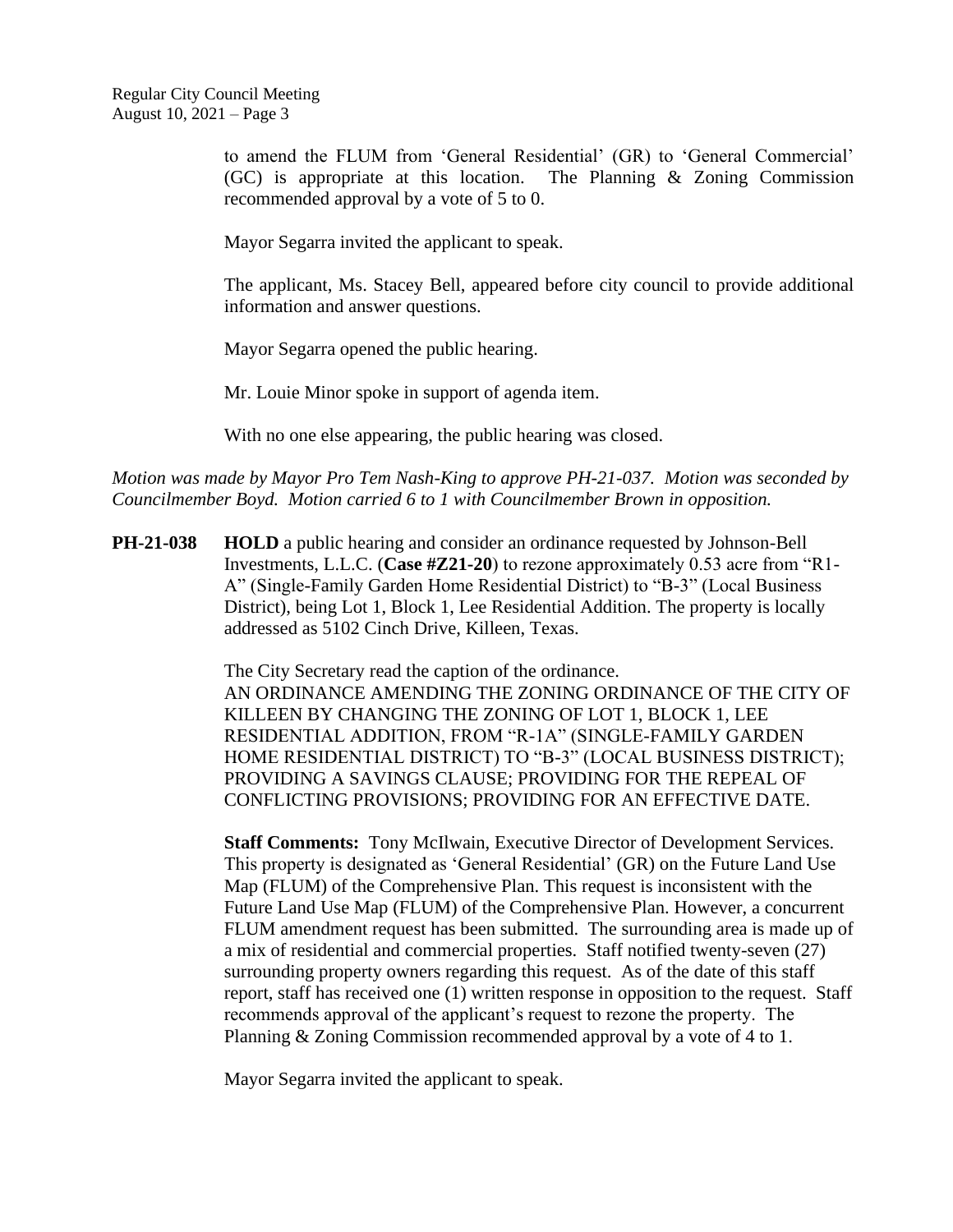> The applicant, Ms. Stacey Bell, appeared before city council to provide additional information and answer questions.

Mayor Segarra opened the public hearing.

Ms. Sandra Blankenship spoke in support of agenda item.

With no one else appearing, the public hearing was closed.

*Motion was made by Mayor Pro Tem Nash-King to approve PH-21-038. Motion was seconded by Councilmember Boyd. Motion carried 6 to 1 with Councilmember Brown in opposition.*

**PH-21-039 HOLD** a public hearing and consider an ordinance requested by Dong Kim, on behalf of Willie J & OK Roberts (**Case #Z21-18**) to rezone approximately 0.44 acre from "B-5" (Business District) to "B-C-1" (General Business and Alcohol Sales District), being Lot 2A, Block 1, J. W. Norman Subdivision Amendment. The property is locally addressed as 810 West Rancier Avenue, Suite 600, Killeen, Texas.

> The City Secretary read the caption of the ordinance. AN ORDINANCE AMENDING THE ZONING ORDINANCE OF THE CITY OF KILLEEN BY CHANGING THE ZONING OF LOT 2A, BLOCK 1, J. W. NORMAN SUBDIVISION AMENDMENT FROM "B-5" (BUSINESS DISTRICT) TO "B-C-1" (GENERAL BUSINESS AND ALCOHOL SALES DISTRICT); PROVIDING A SAVINGS CLAUSE; PROVIDING FOR THE REPEAL OF CONFLICTING PROVISIONS; PROVIDING FOR AN EFFECTIVE DATE.

> **Staff Comments:** Tony McIlwain, Executive Director of Development Services. This property is designated as 'General Commercial' (GC) on the Future Land Use Map (FLUM) of the Comprehensive Plan. This request is consistent with the Future Land Use Map (FLUM) of the Comprehensive Plan for the proposed "B-C-1" (General Business and Alcohol Sales District). Staff notified forty-six (46) surrounding property owners within 400' of the property. To date, staff has received no responses. Staff recommends approval of the applicant's zoning request. The Planning & Zoning Commission recommended approval by a vote of 4 to 1.

Mayor Segarra invited the applicant to speak.

The applicant was in the audience but did not speak.

Mayor Segarra opened the public hearing.

With no one appearing, the public hearing was closed.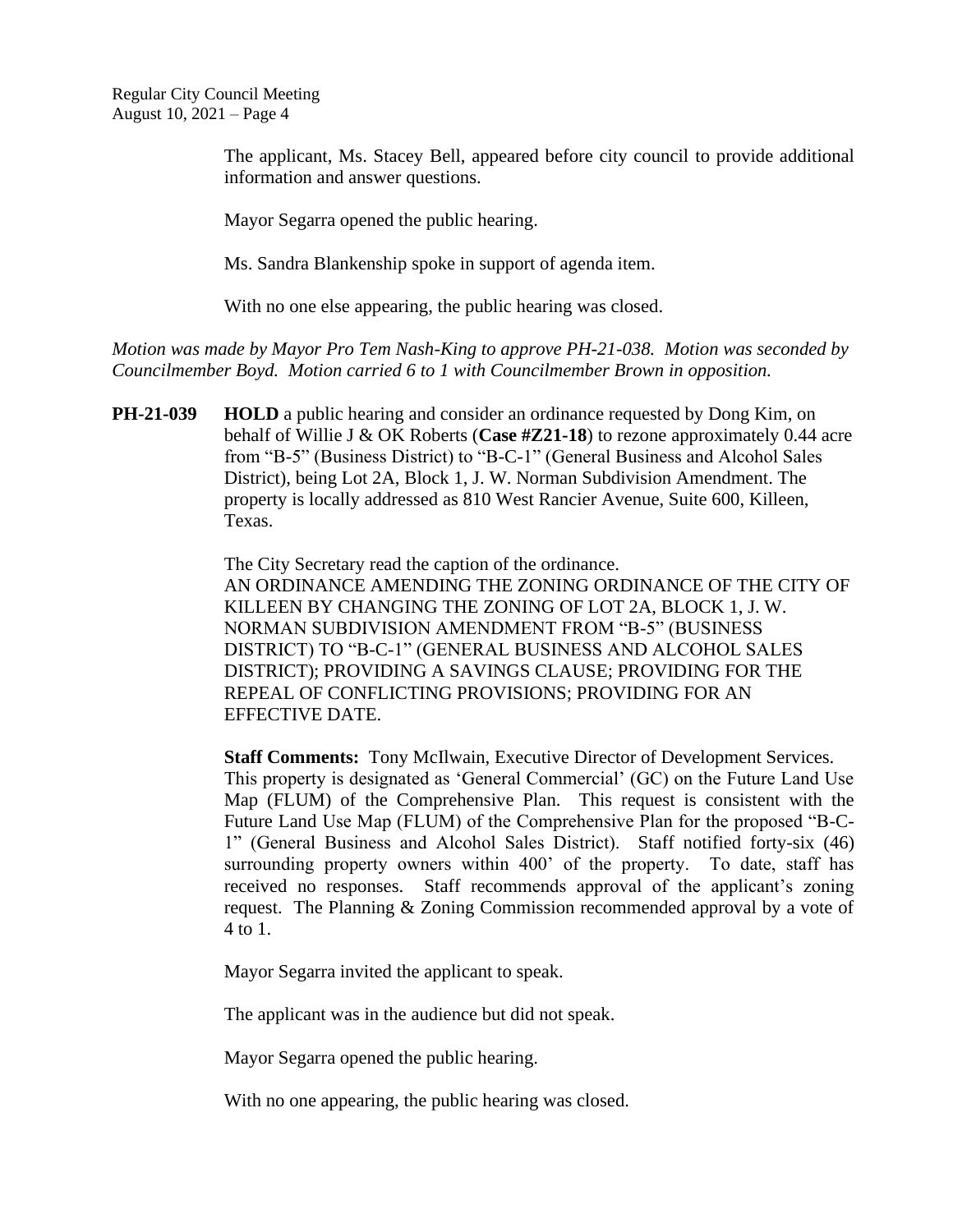*Motion was made by Mayor Pro Tem Nash-King to disapprove PH-21-039. Motion was seconded by Councilmember Brown. Motion carried unanimously.*

**PH-21-040 HOLD** a public hearing and consider an ordinance requested by Cactus Jack Development, Inc. on behalf of Charles R. and Ira Boggs **(Case #Z21-21)** to rezone approximately 128.82 acres from "A-R1" (Agricultural Single-Family Residential District), "B-5" (Business District), and "A" (Agricultural District) to a Planned Unit Development (PUD) with "R-1" (Single-Family Residential), "SF-2" (Single-Family Residential), "R-2" (Two-Family Residential), and "B-3" (Local Business District) uses, being out of the WL Harris Survey, Abstract No. 1155 and S.P.R.R. Co. Survey, Abstract No. 794. The property is locally addressed as 5901 South Fort Hood Street, Killeen, Texas.

> The City Secretary read the caption of the ordinance. AN ORDINANCE AMENDING THE ZONING ORDINANCE OF THE CITY OF KILLEEN BY CHANGING THE ZONING OF APPROXIMATELY 128.82 ACRES OUT OF THE WL HARRIS SURVEY, ABSTRACT NO. 1155 AND S.P.R.R. CO. SURVEY, ABSTRACT NO. 794, FROM "A-R1" (AGRICULTURAL SINGLE-FAMILY RESIDENTIAL DISTRICT), "B-5" (BUSINESS DISTRICT), AND "A" (AGRICULTURAL DISTRICT) TO PLANNED UNIT DEVELOPMENT (PUD) WITH "R-1" (SINGLE-FAMILY RESIDENTIAL), "SF-2" (SINGLE-FAMILY RESIDENTIAL), "R-2" (TWO-FAMILY RESIDENTIAL), AND "B-3" (LOCAL BUSINESS DISTRICT) USES; PROVIDING A SAVINGS CLAUSE; PROVIDING FOR THE REPEAL OF CONFLICTING PROVISIONS; PROVIDING FOR AN EFFECTIVE DATE.

**Staff Comments:** Tony McIlwain, Executive Director of Development Services. This property is designated as 'General Residential' (GR) and 'Suburban Residential' (SR) on the Future Land Use Map (FLUM) of the Comprehensive Plan. This request is consistent with the Future Land Use Map (FLUM) of the Comprehensive. Staff notified twenty (20) surrounding property owners within 400' of the property. Staff has received two (2) written responses regarding this request - one (1) in support and one (1) in opposition. Staff recommends approval of the applicant's zoning request. The Planning & Zoning Commission recommended approval by a vote of 5 to 0.

Mayor Segarra invited the applicant to speak.

The applicant, Mr. Joseph Theriot, appeared before city council to provide additional information and answer questions.

Mayor Segarra opened the public hearing.

Mr. Louie Minor spoke in support of agenda item.

With no one else appearing, the public hearing was closed.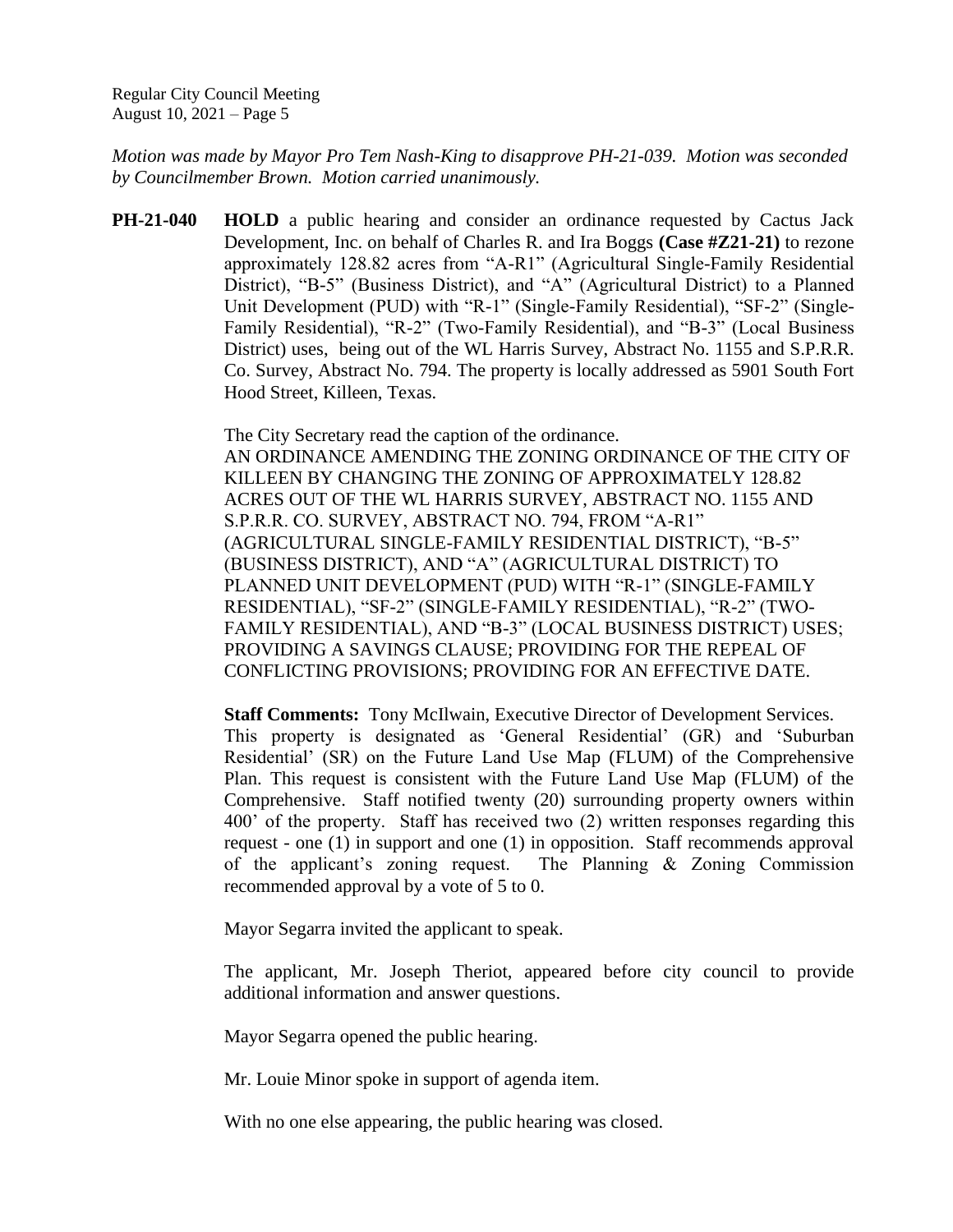*During discussions, Councilmember Cobb called for the vote. Mayor Pro Tem seconded the call for the vote. Call for the vote carried unanimously. Motion was made by Councilmember Boyd to approve PH-21-040. Motion was seconded by Mayor Pro Tem Nash-King. Motion carried 6 to 1 with Councilmember Brown in opposition.*

**PH-21-041 HOLD** a public hearing and consider an ordinance requested by Mitchell & Associates on behalf of Twin Creek Joint Venture II (**Case #Z21-22**) to rezone approximately 2.27 acres from "B-5" (Business District) to "R-2" (Two-Family Residential District), being Lot 6, Block 2, Twin Creek Addition Section Two. The property is locally addressed as 4202 Water Street, Killeen, Texas.

> The City Secretary read the caption of the ordinance. AN ORDINANCE AMENDING THE ZONING ORDINANCE OF THE CITY OF KILLEEN BY CHANGING THE ZONING OF APPROXIMATELY 2.27 ACRES BEING LOT 6, BLOCK 2, TWIN CREEK ADDITION SECTION TWO, FROM "B-5" (BUSINESS DISTRICT) TO "R-2" (TWO-FAMILY RESIDENTIAL DISTRICT); PROVIDING A SAVINGS CLAUSE; PROVIDING FOR THE REPEAL OF CONFLICTING PROVISIONS; PROVIDING FOR AN EFFECTIVE DATE.

> **Staff Comments:** Tony McIlwain, Executive Director of Development Services. This property is designated as 'General Residential' (GR) on the Future Land Use Map (FLUM) of the Comprehensive Plan. This request is consistent with the Future Land Use Map (FLUM) of the Comprehensive. Staff notified forty-two (42) surrounding property owners within 400' of the property. Staff has not received any responses regarding this request. Staff recommends approval of the applicant's zoning request. The Planning & Zoning Commission recommended approval by a vote of  $5$  to  $0$ .

Mayor Segarra invited the applicant to speak.

The applicant was in the audience but did not speak.

Mayor Segarra opened the public hearing.

With no one appearing, the public hearing was closed.

*Motion was made by Councilmember Brown to approve PH-21-041. Motion was seconded by Councilmember Boyd. Motion carried unanimously.*

**PH-21-042 HOLD** a public hearing and consider an ordinance requested by Mitchell & Associates on behalf of Fameco-Texas, L.L.C. (**Case #Z21-23**) to rezone approximately 0.237 acre from "R-MH" (Residential Mobile Home District) to "R-2" (Two-Family Residential District). The property is locally addressed as 413 E. Dunn Avenue, Killeen, Texas.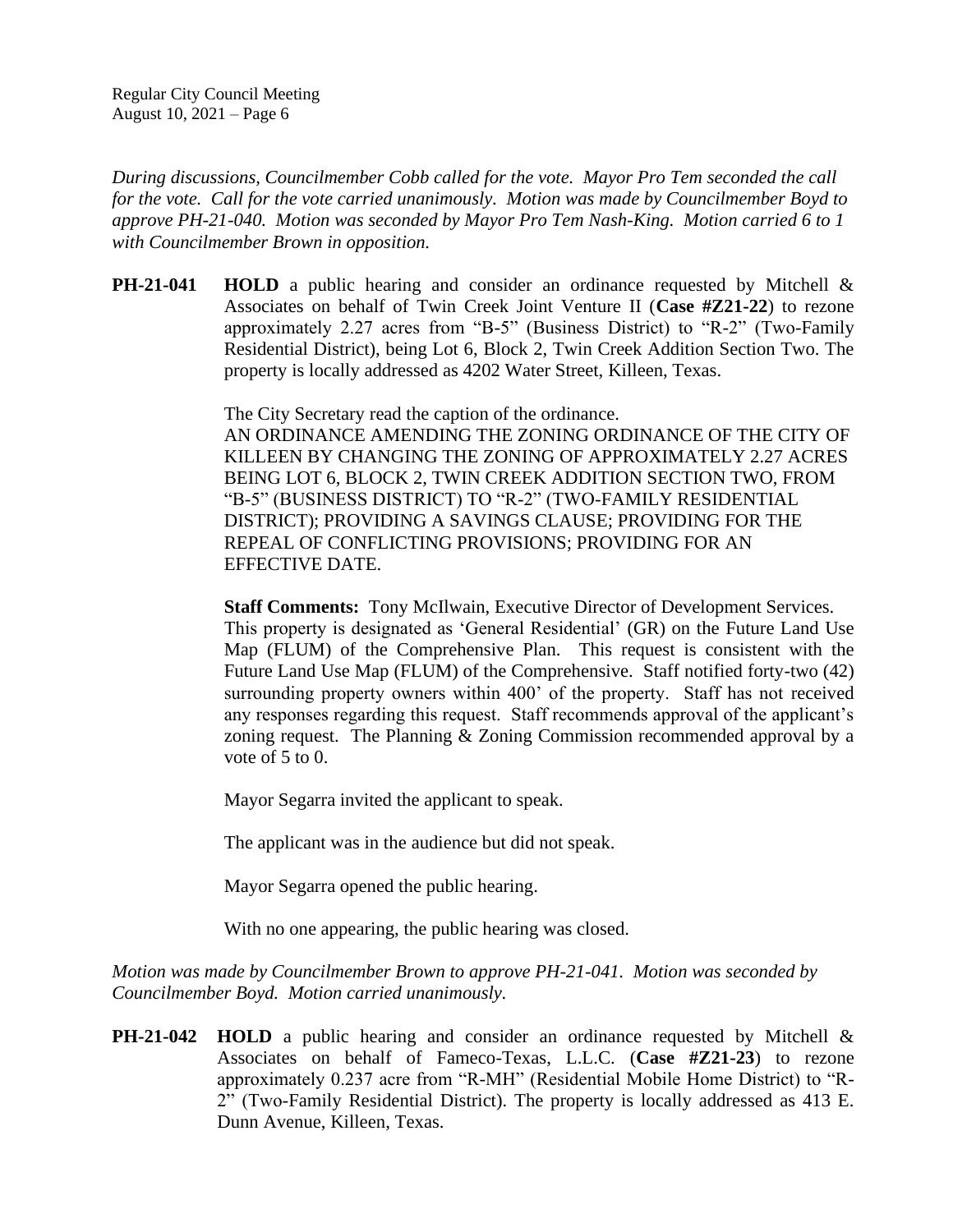The City Secretary read the caption of the ordinance. AN ORDINANCE AMENDING THE ZONING ORDINANCE OF THE CITY OF KILLEEN BY CHANGING THE ZONING OF APPROXIMATELY 0.237 ACRES, BEING 413 E. DUNN AVENUE, FROM "R-MH" (RESIDENTIAL MOBILE HOME DISTRICT) TO "R-2" (TWO-FAMILY RESIDENTIAL DISTRICT); PROVIDING A SAVINGS CLAUSE; PROVIDING FOR THE REPEAL OF CONFLICTING PROVISIONS; PROVIDING FOR AN EFFECTIVE DATE.

**Staff Comments:** Tony McIlwain, Executive Director of Development Services. This property is designated as 'Residential-Commercial Mix' (RC-Mix) on the Future Land Use Map (FLUM) of the Comprehensive Plan. This request is consistent with the Future Land Use Map (FLUM) of the Comprehensive. Staff notified fifty-eight (58) surrounding property owners within 400' of the property. Staff has not received any responses regarding this request. Staff recommends approval of the applicant's zoning request. The Planning & Zoning Commission recommended approval by a vote of 5 to 0.

Mayor Segarra invited the applicant to speak.

The applicant was not in attendance.

Mayor Segarra opened the public hearing.

With no one appearing, the public hearing was closed.

*Motion was made by Councilmember Wilkerson to approve PH-21-042. Motion was seconded by Councilmember Williams. Motion carried unanimously.*

**PH-21-043 HOLD** a public hearing and consider an ordinance granting easements to Atmos Energy for approximately 0.221 acre consisting of a surface site easement, temporary workspace easement and access easement to be located at the terminus of Persimmon Drive, adjacent to 3008 Persimmon Drive, Killeen, TX, 76543. (1st of 3 readings)

> The City Secretary read the caption of the ordinance. AN ORDINANCE GRANTING EASEMENTS TO ATMOS ENERGY CORPORATION FOR APPROXIMATELY .221 ACRE CONSISTING OF A SURFACE SITE EASEMENT, TEMPORARY WORKSPACE EASEMENT, AND ACCESS EASEMENT LOCATED AT THE TERMINUS OF PERSIMMON DRIVE, ADJACENT TO 3008 PERSIMMON DRIVE; PROVIDING A SAVINGS CLAUSE; PROVIDING FOR THE REPEAL OF CONFLICTING PROVISIONS; PROVIDING FOR AN EFFECTIVE DATE.